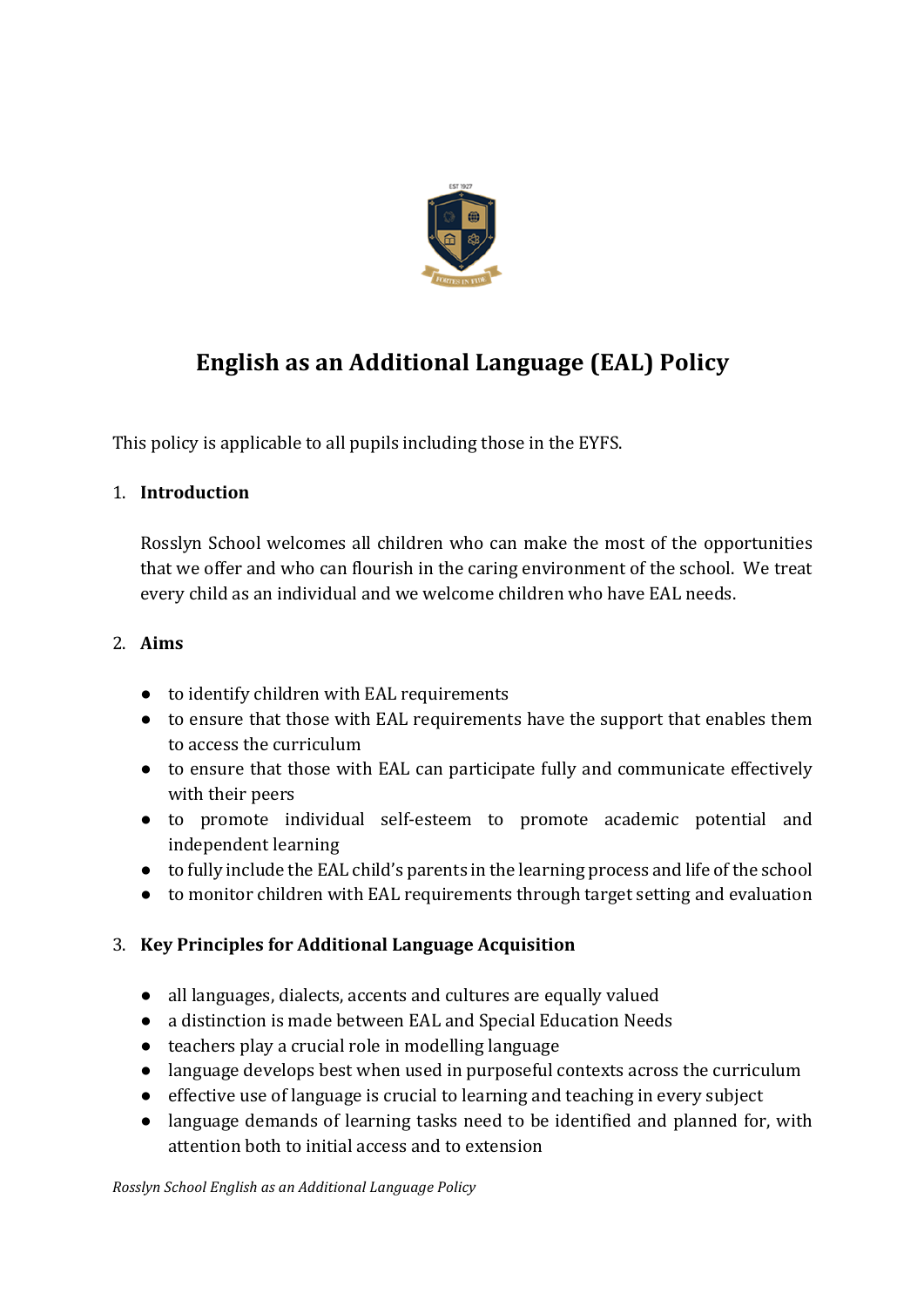- access to learning requires attention to words and meanings embodied in each curriculum area. Meanings and understanding cannot be assumed; they need to be explored
- $\bullet$  The focus and use of additional support time should be an integral part of curriculum and lesson planning.

### 4. **Planning, Monitoring and Evaluation**

- planning for EAL children incorporates both curriculum and EAL specific objectives
- short-term planning details support for EAL pupils as well as the role of supporting adults
- teachers regularly observe, assess and record information about pupils' developing use of language
- pupil progress is assessed routinely to inform planning
- An IEP is generated to formalise provision, this is then reviewed and monitored regularly

#### **5.** Learning and Teaching

All staff have a responsibility for supporting and encouraging pupils to become fluent; for English speakers modelling good use of English by extending sentences and for encouraging children to do the same

All teachers have responsibility for:

- $\bullet$  planning work in the context of a child's stage of fluency and for anticipating opportunities to develop their use of English
- setting targets for improving Speaking and Listening
- assessing and tracking progress in speaking, listening, reading and writing

Strategies that might be used:

- collaborative group work
- $\bullet$  enhanced opportunities for speaking and listening
- $\bullet$  the modelling for speaking, reading and writing
- $\bullet$  additional verbal support repetition
- additional visual support eg dictionaries, on-line support, keyword lists
- writing frames
- $\bullet$  opportunities for role play
- discussion before and during reading and writing activities
- continuous progression from concrete to abstract

*Rosslyn School English as an Additional Language Policy*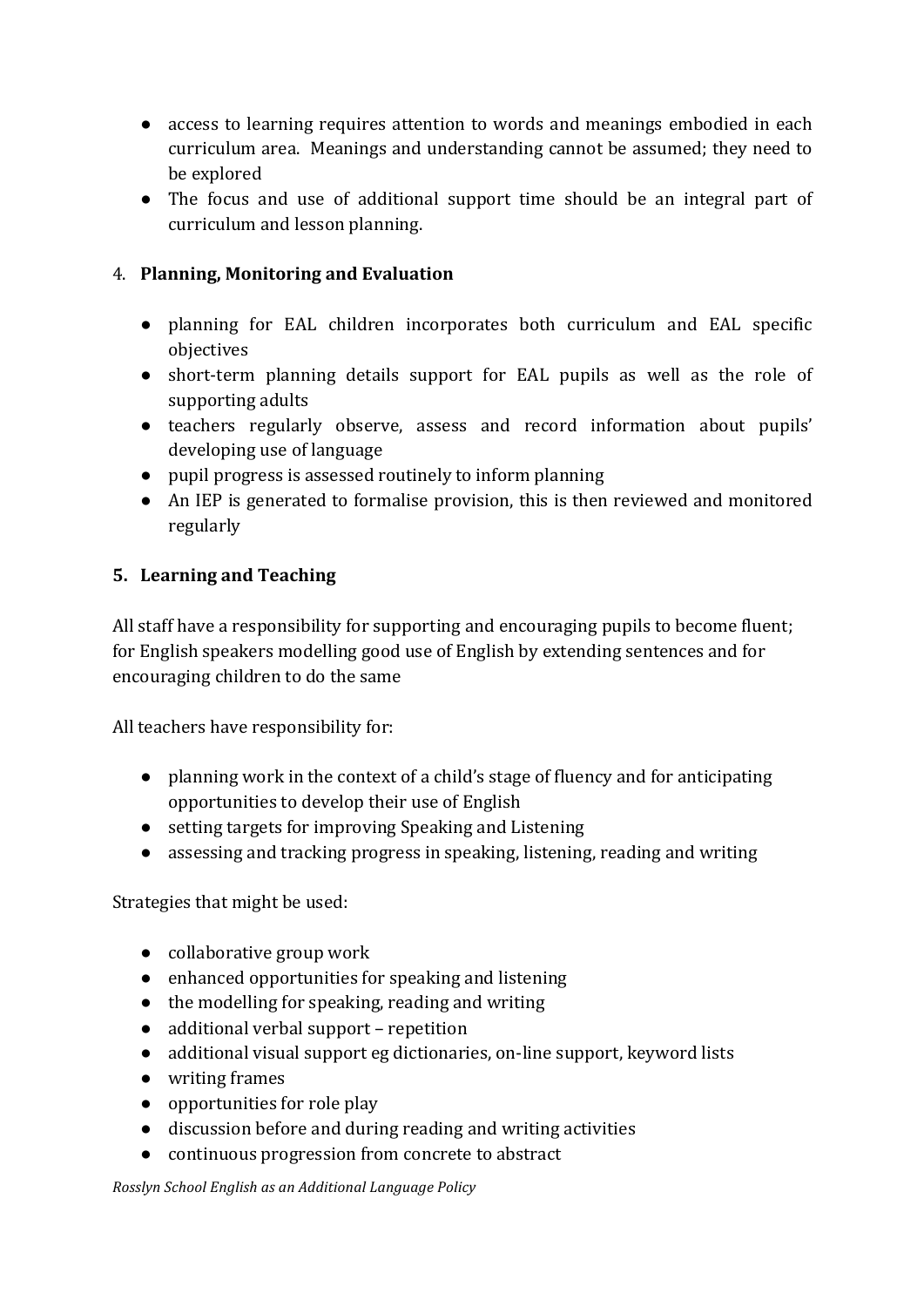#### **6. Early Years Foundation Stage**

We value cultures and linguistic diversity in the EYFS and always work in partnership with parents in each child's best interests.

Parents of children with English as an additional language are welcome to stay with their child whilst they settle into school using both their home language and English.

We provide opportunities for children to develop and use their home language in play and learning and also provide opportunities to learn and reach a good standard in English language, specifically through:

- modelling
- pictorial flashcards, visual timetables and cues
- books and resources from the home language

The EYFS curriculum provides targets for Communication, Language and Literacy and the Development Matters age related blocks are used to measure progress.

#### **7. Special Educational Needs and Highly Able Children**

The School recognises that most EAL children needing additional support do not have Special Education Needs or Disabilities. SEND, however, may be identified during assessment and EAL children will have equal access to the School's SEND provision.

The School also recognises that there may be EAL children who are highly able even though they may not be fully fluent in English.

#### **8. Identification**

Provision for EAL pupils is identified by any member of staff using a EAL CFC (Cause for Concern form) which is then discussed between the teacher and the Head and appropriate provision is put in place. Parents are kept informed.

#### **9. Access arrangements**

The Head ensures that normal working practices for EAL pupils are made clear to external assessment bodies so that appropriate measures can be put in place.